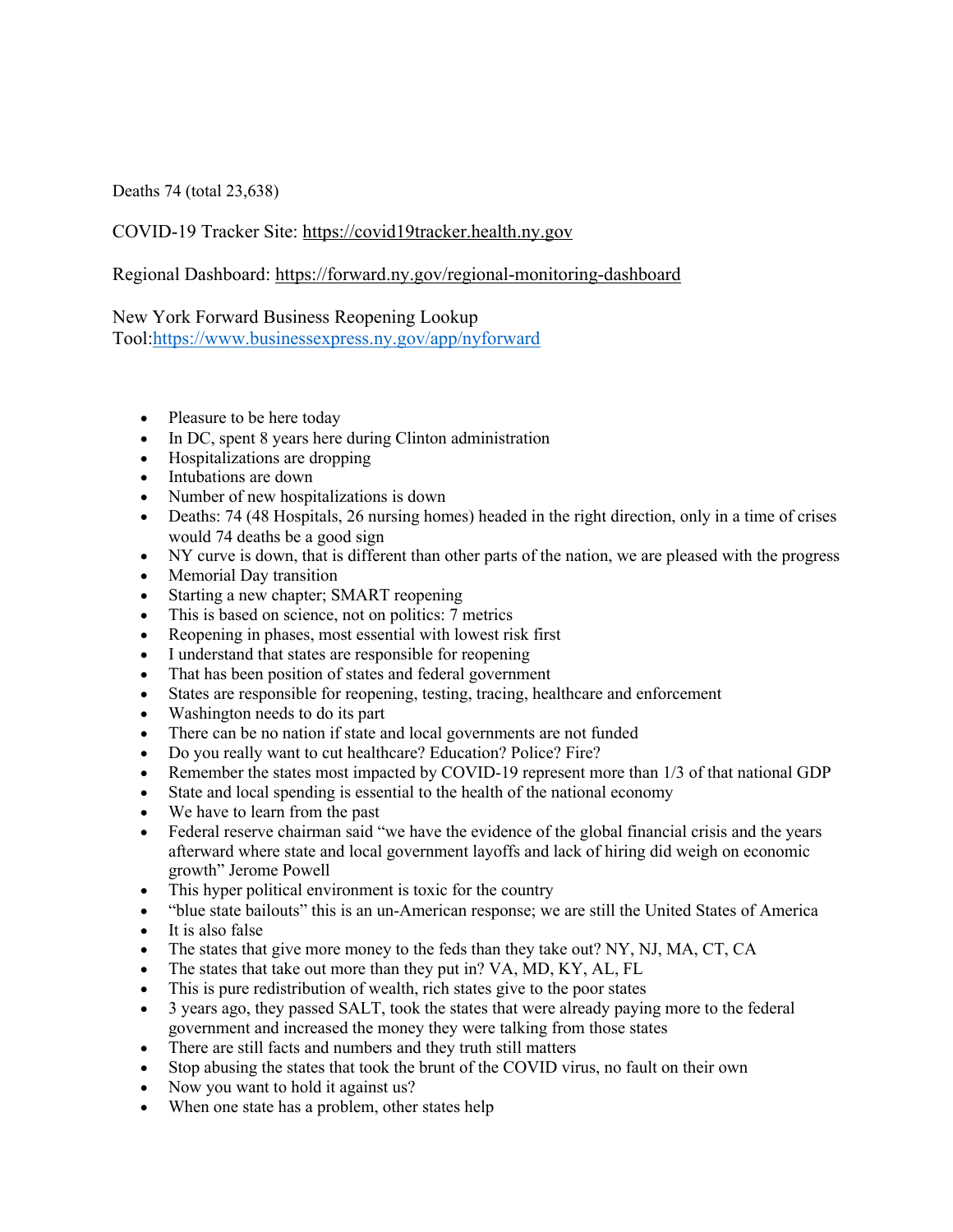- It was nobody's fault
- There is still a right thing
- Pass a bill that helps all Americans
- And if you want to talk about reopening do it in a productive way
- Economic recovery, there will be corporate layoffs, small businesses will close
- Propose the Americans first legislation, corporations can't get a dime of government bailout unless they hire the same amount of workers
- Not is the time for a public infrastructure program
	- o National study: 56,000 structurally deficient bridges
	- o One out of 5 miles of highway in poor condition
	- o Now is the time to supercharge the reopening, did it after the great depression
- In NY there are big infrastructure projects ready to go
- The only way we will recover is by working together, state, local and federal government
- Can't there be one moment of good government over partisan politics?
- Need to be America tough

## Q&A:

You met with the President, talking about stopping the politics, did you speak about gateway project or trusted traveler?

- There are political differences between us, when this started, I told the President to put that aside through this
- Put the political stuff aside
- Get these projects going
- The gateway project is a larger project
- There are two tunnels the trains go through, Amtrak trains
- These tunnels have to be replaced, there is a proposal to d that, NY and NJ will pay for half
- Also, second Ave subway project that needs federal approval
- Also, AirTrain also waiting on federal DOT environmental review
- It was a good conversation
- We have built large projects, if he gives green light, I have a shovel we will start right away
- He said we will talk next week
- Trusted traveler program did not come up
- Believe that was retaliatory, we wouldn't give information to ICE
- During this year's budget we

On issue of state and local governments, house passed bill that did include funding, what is message to senate republicans, also did you talk to the president about this?

- Was in Washington, understand the politics (good, bad and ugly)
- Know what the republican senators are saying but it is a lie, they are lying
- They know they take more money; they have their hand out, takes more than they give
- He made it personal, not me
- Why should my state give a hand out to Senator McConnell and Senator Scott every year, they are against redistribution of wealth, they are against it unless they are taking the money, very convenient
- Houses did pass a bill with state and local funding and SALT repeal
- If Washington doesn't pass a bill, I would say to all of them, don't go home, you will have done a disservice to your office

Were there any other projects anywhere else in the state?

- No, just brought those
- didn't want to be seen as greedy